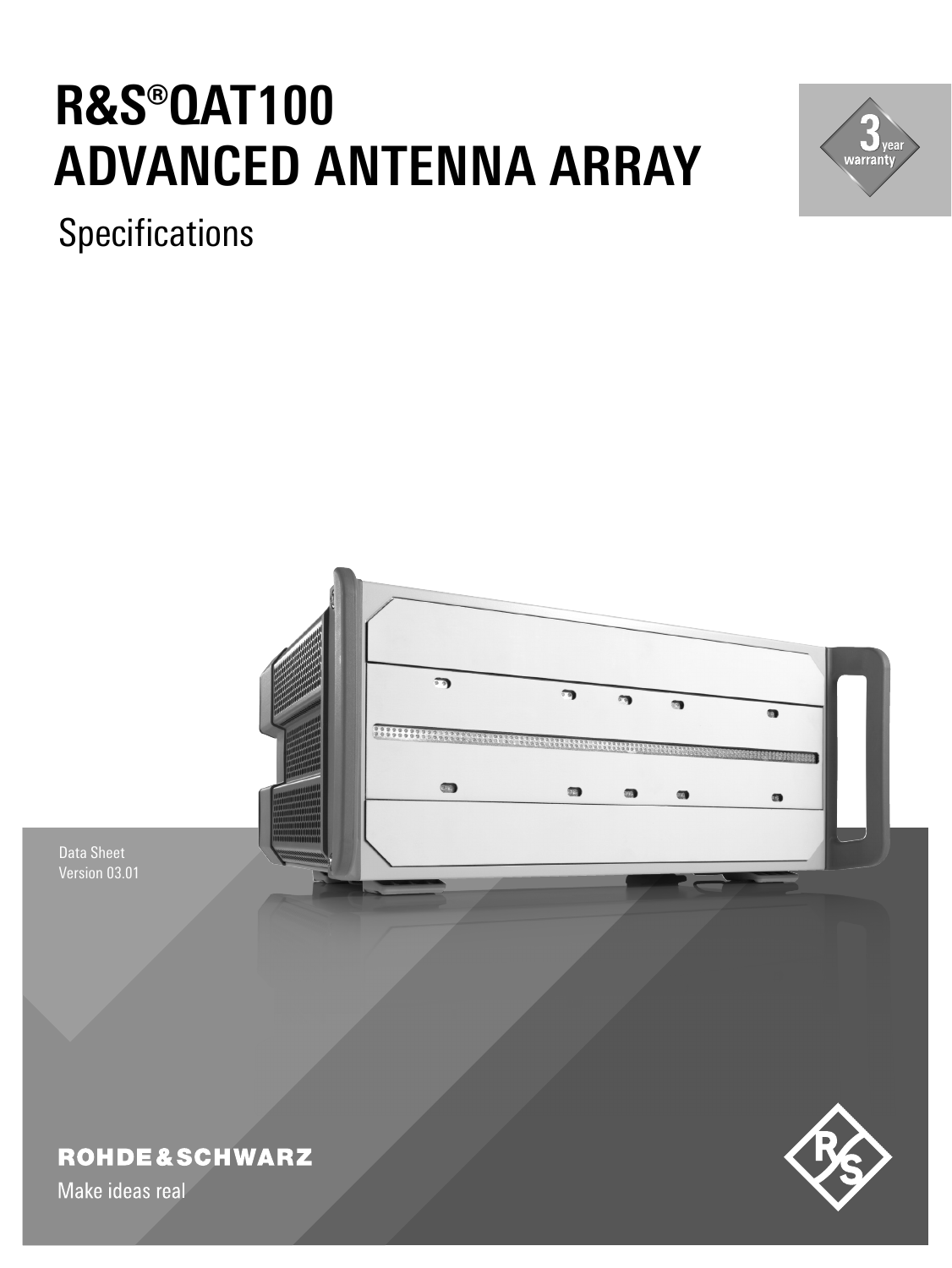### **CONTENTS**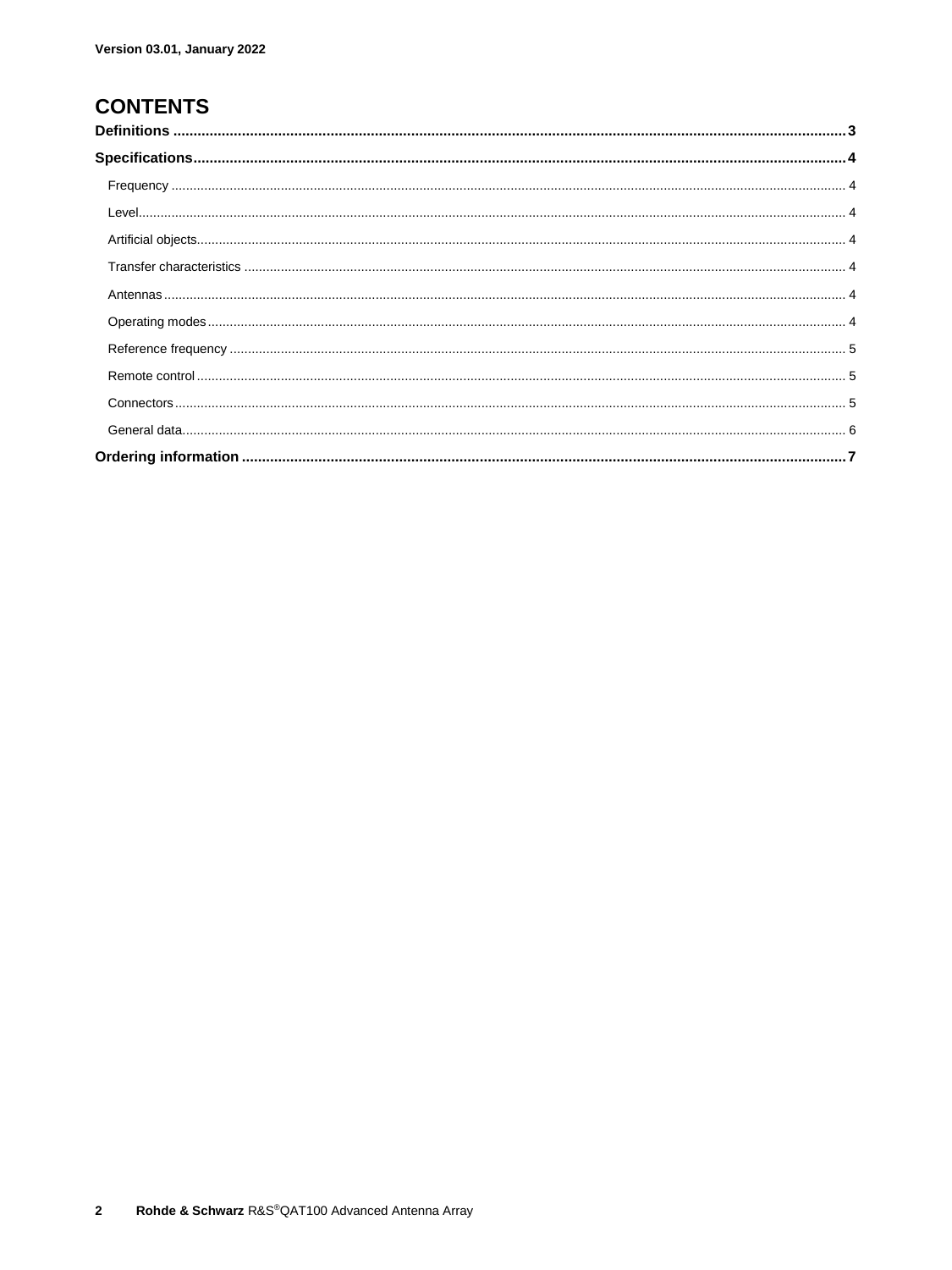## <span id="page-2-0"></span>**Definitions**

#### **General**

Product data applies under the following conditions:

- Three hours storage at ambient temperature followed by 30 minutes warm-up operation
- Specified environmental conditions met
- Recommended calibration interval adhered to
- All internal automatic adjustments performed, if applicable

#### **Specifications with limits**

Represent warranted product performance by means of a range of values for the specified parameter. These specifications are marked with limiting symbols such as <, ≤, >, ≥, ±, or descriptions such as maximum, limit of, minimum. Compliance is ensured by testing or is derived from the design. Test limits are narrowed by guard bands to take into account measurement uncertainties, drift and aging, if applicable.



#### **Non-traceable specifications with limits (n. trc.)**

Represent product performance that is specified and tested as described under "Specifications with limits" above. However, product performance in this case cannot be warranted due to the lack of measuring equipment traceable to national metrology standards. In this case, measurements are referenced to standards used in the Rohde & Schwarz laboratories.

#### **Specifications without limits**

Represent warranted product performance for the specified parameter. These specifications are not specially marked and represent values with no or negligible deviations from the given value (e.g. dimensions or resolution of a setting parameter). Compliance is ensured by design.

#### **Typical data (typ.)**

Characterizes product performance by means of representative information for the given parameter. When marked with  $\lt$ ,  $>$  or as a range, it represents the performance met by approximately 80 % of the instruments at production time. Otherwise, it represents the mean value.

#### **Nominal values (nom.)**

Characterize product performance by means of a representative value for the given parameter (e.g. nominal impedance). In contrast to typical data, a statistical evaluation does not take place and the parameter is not tested during production.

#### **Measured values (meas.)**

Characterize expected product performance by means of measurement results gained from individual samples.

#### **Uncertainties**

Represent limits of measurement uncertainty for a given measurand. Uncertainty is defined with a coverage factor of 2 and has been calculated in line with the rules of the Guide to the Expression of Uncertainty in Measurement (GUM), taking into account environmental conditions, aging, wear and tear.

Device settings and GUI parameters are designated with the format "parameter: value".

Non-traceable specifications with limits, typical data as well as nominal and measured values are not warranted by Rohde & Schwarz.

In line with the 3GPP/3GPP2 standard, chip rates are specified in million chips per second (Mcps), whereas bit rates and symbol rates are specified in billion bits per second (Gbps), million bits per second (Mbps), thousand bits per second (kbps), million symbols per second (Msps) or thousand symbols per second (ksps), and sample rates are specified in million samples per second (Msample/s). Gbps, Mcps, Mbps, Msps, kbps, ksps and Msample/s are not SI units.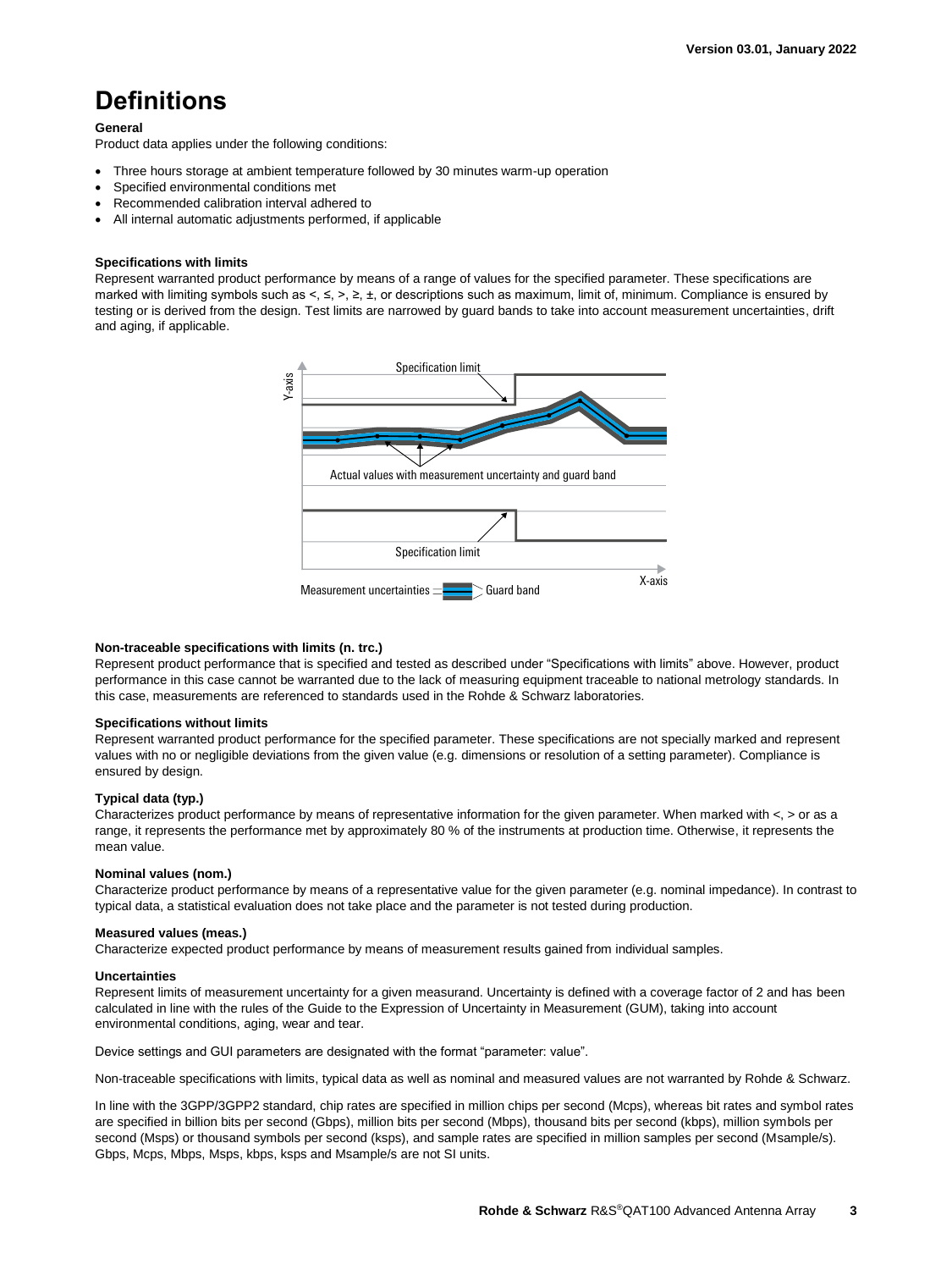# <span id="page-3-0"></span>**Specifications**

### <span id="page-3-1"></span>**Frequency**

| RF frequency range         | R&S <sup>®</sup> QAT100 | 76.0 GHz to 77.0 GHz |
|----------------------------|-------------------------|----------------------|
|                            |                         | 77.0 GHz to 81.0 GHz |
| RF instantaneous bandwidth |                         | 4 GHz                |

### <span id="page-3-2"></span>**Level**

| Maximum ratings     | RX power at frontend | +60 dBm EIRP at 0.5 m distance to      |
|---------------------|----------------------|----------------------------------------|
|                     |                      |                                        |
|                     |                      | sensor                                 |
|                     | TX power at frontend | +10 dBm EIRP (at 0 dBm TX input power) |
|                     | max. deviation       | $±3$ dB between TX                     |
| Minimum input power | 76.0 GHz to 77.0 GHz | +20 dBm EIRP at 0.5 m distance to      |
|                     |                      | sensor                                 |
|                     | 77.0 GHz to 81.0 GHz | $+25$ dBm EIRP at 0.5 m distance to    |
|                     |                      | sensor                                 |
| IF power rating     | RX output power      | $-6$ dBm (nom.)                        |
|                     | TX input power       | $-25$ dBm to 0 dBm                     |

### <span id="page-3-3"></span>**Artificial objects**

| Object type               |                             | dynamic and static                         |
|---------------------------|-----------------------------|--------------------------------------------|
| Maximum number of objects | with R&S®QAT100 (base unit) | up to 4 with individual azimuth, distance, |
|                           |                             | RCS, Doppler                               |
|                           | with R&S®QAT-B2 option      | up to 8 with individual azimuth, distance, |
|                           | (second TX/RX unit)         | RCS, Doppler                               |

### <span id="page-3-4"></span>**Transfer characteristics**

| ,,,,<br>גסטו                               | width       |
|--------------------------------------------|-------------|
| $\cdot$<br>าess<br>. .<br>пa<br>Jeio<br>__ | .<br>dwidth |

### <span id="page-3-5"></span>**Antennas**

| Antenna configuration | with R&S®QAT100        | 96 TX channels (spacing 3 mm)  |
|-----------------------|------------------------|--------------------------------|
|                       |                        | 5 RX channels                  |
|                       | with R&S®QAT-B2 option | 192 TX channels (spacing 3 mm) |
|                       |                        | additional 5 RX channels       |
| Antenna polarization  |                        | linear, $45^\circ$             |

### <span id="page-3-6"></span>**Operating modes**

| Mode a | Rohde & Schwarz radar test system | R&S <sup>®</sup> QAT 100 controlled by       |
|--------|-----------------------------------|----------------------------------------------|
|        |                                   | R&S®AREG800A                                 |
| Mode b | standalone operation              | R&S <sup>®</sup> QAT 100 requires additional |
|        |                                   | hardware dongle                              |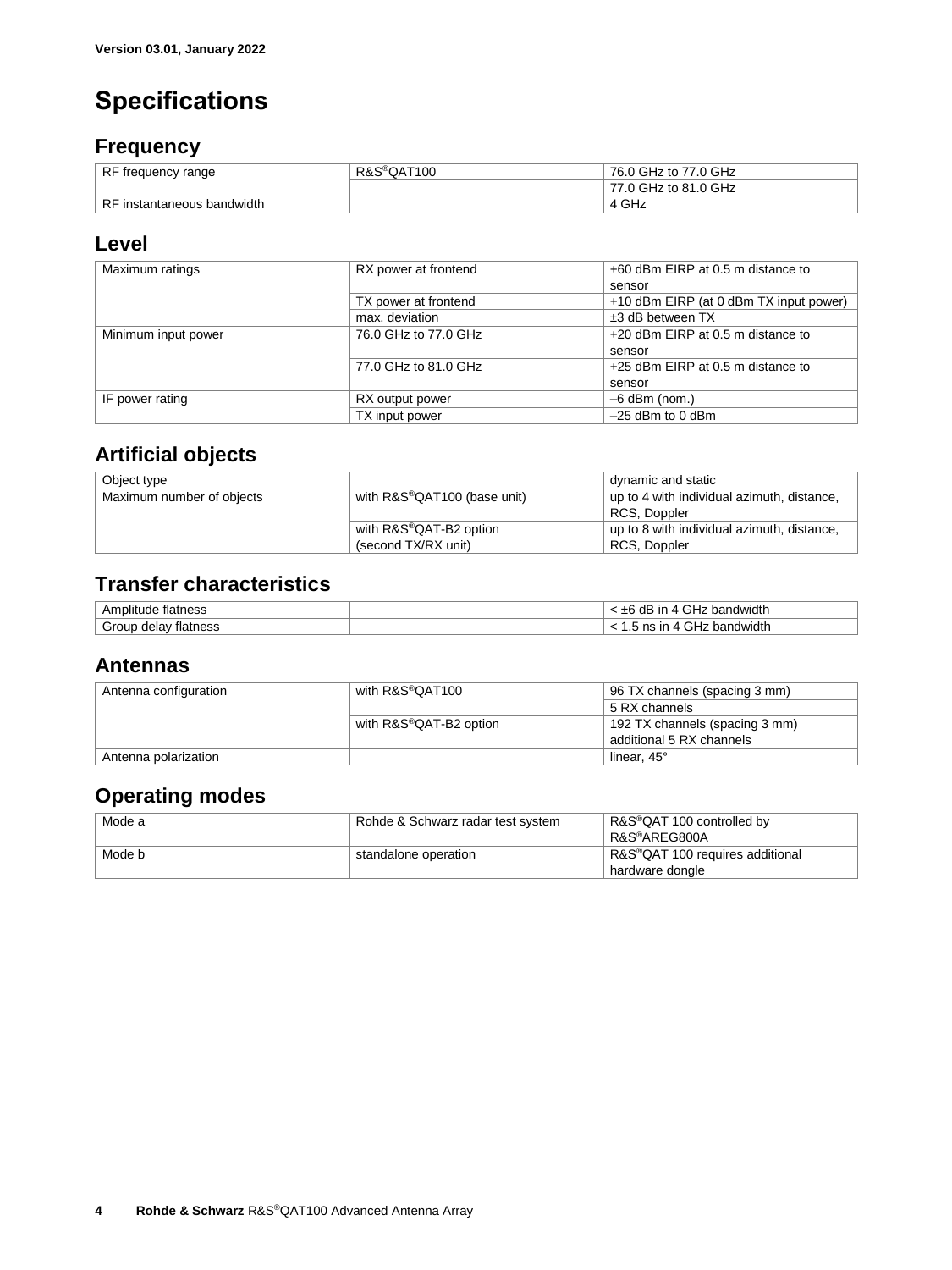### <span id="page-4-0"></span>**Reference frequency**

### **Reference frequency input**

| Connector type          | sync on rear panel      | SMA female                |  |
|-------------------------|-------------------------|---------------------------|--|
| Input frequency 10 MHz  | sine wave               |                           |  |
|                         | input mode: Ext 10 MHz  | 10 MHz (nom.) $\pm$ 5 ppm |  |
| Input level             |                         | $-13$ dBm to $+13$ dBm    |  |
| Source impedance        |                         | 50 $\Omega$ (nom.)        |  |
| Input frequency 100 MHz | sine wave               |                           |  |
|                         | input mode: Ext 100 MHz | 100 MHz (nom.)            |  |
| Input level             |                         | $-6$ dBm to $+13$ dBm     |  |
| Source impedance        |                         | 50 $\Omega$ (nom.)        |  |
| Input frequency 3.2 GHz | sine wave               |                           |  |
|                         | input mode: Ext 3.2 GHz | 3.2 GHz (nom.)            |  |
| Input level             |                         | $-6$ dBm to $+13$ dBm     |  |
| Source impedance        |                         | 50 $\Omega$ (nom.)        |  |

### **Reference frequency output**

| Connector type           | Ref. Out on rear panel | <b>BNC</b> female                |
|--------------------------|------------------------|----------------------------------|
| Output frequency 10 MHz  | sine wave              |                                  |
|                          | output mode: 10 MHz    | 10 MHz (nom.) $\pm$ 50 ppm,      |
|                          |                        | derived from internal oscillator |
| Output level             |                        | $+10$ dBm $\pm$ 2 dB             |
| Source impedance         |                        | 50 $\Omega$ (nom.)               |
| Output frequency 100 MHz | sine wave              |                                  |
|                          | output mode: 100 MHz   | 100 MHz (nom.) $\pm$ 50 ppm,     |
|                          |                        | derived from internal oscillator |
| Output level             |                        | $+6$ dBm $\pm$ 2 dB              |
| Source impedance         |                        | 50 $\Omega$ (nom.)               |

### <span id="page-4-1"></span>**Remote control**

| Interfaces                          | Ethernet/LAN | 10/100/BASE-T                                |
|-------------------------------------|--------------|----------------------------------------------|
| Command set                         |              | SCPI 1999.5 or compatible command sets       |
| Ethernet/LAN protocols and services |              | • VISA VXI-11 (remote control)               |
|                                     |              | • Telnet/RawEthernet (remote control)        |
| Ethernet/LAN addressing             |              | DHCP. static:                                |
|                                     |              | support of Zeroconf and M-DNS to             |
|                                     |              | facilitate the direct connection to a system |
|                                     |              | controller                                   |

### <span id="page-4-2"></span>**Connectors**

### **Base unit**

### **Rear panel connectors**

| Frontend RX IF OUT | 5-receiver IF signal output from frontend   | SMA female        |
|--------------------|---------------------------------------------|-------------------|
|                    | module and 1 selectable IF output           |                   |
|                    | additional 5-receiver IF signal output from | SMA female        |
|                    | frontend module and 1 selectable IF         |                   |
|                    | output, with R&S®QAT-B2 option              |                   |
| Frontend TX IF IN  | 4 TX IF input from target simulator and     | SMA female        |
|                    | 1 input for all TX channel                  |                   |
|                    | additional 4 TX IF input from target        | SMA female        |
|                    | simulator and 1 input for all TX channel,   |                   |
|                    | with R&S®QAT-B2 option                      |                   |
| <b>Trigger IN</b>  | TTL compatible                              | <b>BNC</b> female |
| <b>Trigger OUT</b> | TTL compatible                              | <b>BNC</b> female |
| <b>REF OUT</b>     | 10 MHz reference frequency output           | <b>BNC</b> female |
| Sync               | 10 MHz reference frequency input            | SMA female        |
| <b>LAN</b>         | provides remote control functionality and   | RJ-45             |
|                    | other services, see Remote control          |                   |
| <b>USB</b>         | USB 2.0 high speed                          | USB type B        |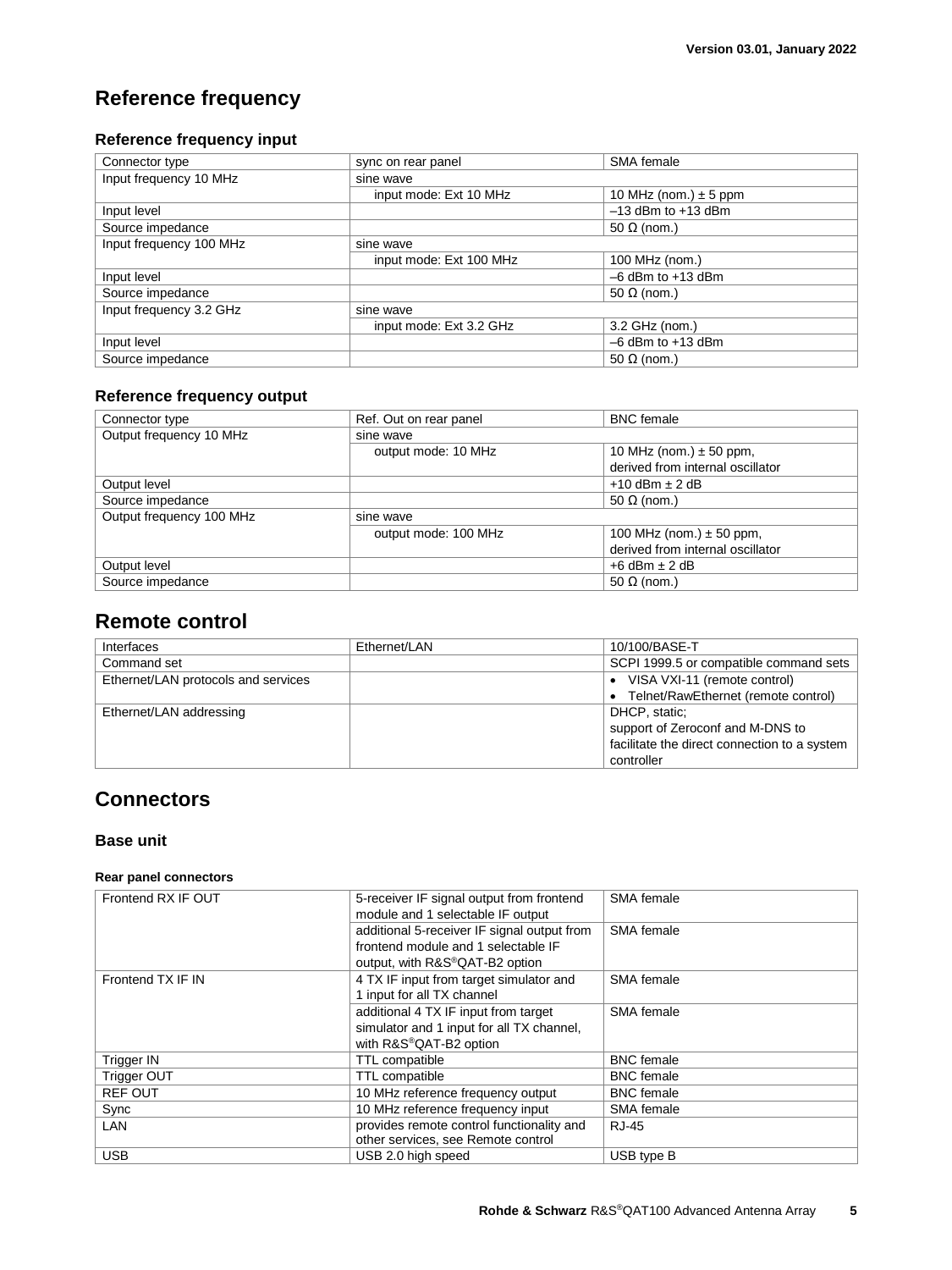### <span id="page-5-0"></span>**General data**

| <b>Environmental conditions</b>      |                                                                              |                                                                                                                                                                                                                                                                                                                                |  |
|--------------------------------------|------------------------------------------------------------------------------|--------------------------------------------------------------------------------------------------------------------------------------------------------------------------------------------------------------------------------------------------------------------------------------------------------------------------------|--|
| Temperature                          | operating temperature range                                                  | +5 $\degree$ C to +45 $\degree$ C                                                                                                                                                                                                                                                                                              |  |
|                                      | storage temperature range                                                    | $-10$ °C to +60 °C                                                                                                                                                                                                                                                                                                             |  |
| Damp heat                            |                                                                              | +40 °C, 95 % rel. humidity, steady state,                                                                                                                                                                                                                                                                                      |  |
|                                      |                                                                              | in line with EN 60068-2-78                                                                                                                                                                                                                                                                                                     |  |
| Altitude                             | operating                                                                    | 4600 m                                                                                                                                                                                                                                                                                                                         |  |
|                                      | transport                                                                    | 4600 m                                                                                                                                                                                                                                                                                                                         |  |
| <b>Mechanical resistance</b>         |                                                                              |                                                                                                                                                                                                                                                                                                                                |  |
| Vibration                            | sinusoidal                                                                   | 5 Hz to 55 Hz, 0.15 mm amplitude const.,<br>55 Hz to 150 Hz, 0.5 g const.,<br>in line with EN 60068-2-6                                                                                                                                                                                                                        |  |
|                                      | random                                                                       | 10 Hz to 300 Hz, acceleration 1.2 g RMS,<br>in line with EN 60068-2-64                                                                                                                                                                                                                                                         |  |
| Shock                                |                                                                              | 40 g shock spectrum,<br>in line with MIL-STD-810E, method 516.4,<br>procedure I                                                                                                                                                                                                                                                |  |
| Power rating                         |                                                                              |                                                                                                                                                                                                                                                                                                                                |  |
| Rated voltage                        |                                                                              | 100 V to 240 V AC (± 10 %)                                                                                                                                                                                                                                                                                                     |  |
| Rated frequencies                    |                                                                              | 50 Hz to 60 Hz (± 5 %), 400 Hz (± 5 %)                                                                                                                                                                                                                                                                                         |  |
| Rated current                        |                                                                              | 2.5 A (max.) (50 Hz to 60 Hz)                                                                                                                                                                                                                                                                                                  |  |
| Rated power                          | when fully equipped                                                          | 200 W (max.)                                                                                                                                                                                                                                                                                                                   |  |
| Power factor correction              |                                                                              | in line with EN 61000-3-2                                                                                                                                                                                                                                                                                                      |  |
| <b>Product conformity</b>            |                                                                              |                                                                                                                                                                                                                                                                                                                                |  |
| Electromagnetic compatibility        | EU: in line with<br>EMC Directive 2014/30/EU                                 | applied harmonized standards:<br>• EN 61326-1 (industrial environment)<br>EN 61326-2-1<br>EN 55011 (class A)<br>EN 61000-3-2<br>$\bullet$ EN 61000-3-3                                                                                                                                                                         |  |
| Operating environment                | for OTA testing                                                              | To comply with regulatory requirements,<br>use the R&S®QAT100 only in a shielded<br>environment, like an anechoic chamber or<br>a faraday cage, or in conjunction with the<br>R&S <sup>®</sup> QAT-Z50 shielding device.<br>However, you must stop operating the<br>R&S®QAT-100 if you receive any reports<br>of interference. |  |
| Electrical safety                    | EU: in line with<br>Low Voltage Directive 2014/35/EU                         | applied harmonized standard:<br>EN 61010-1                                                                                                                                                                                                                                                                                     |  |
|                                      | <b>USA</b>                                                                   | UL 61010-1                                                                                                                                                                                                                                                                                                                     |  |
|                                      | Canada                                                                       | CAN/CSA-C22.2 No. 61010-1                                                                                                                                                                                                                                                                                                      |  |
| International safety approvals       | VDE - Association for Electrical,<br>Electronic and Information Technologies | <b>VDE</b> mark                                                                                                                                                                                                                                                                                                                |  |
|                                      | CSA - Canadian Standards Association                                         | CSA mark                                                                                                                                                                                                                                                                                                                       |  |
| Dimensions ( $W \times H \times D$ ) | base unit                                                                    | 375 mm x 170 mm x 250 mm<br>$(17.52 \text{ in} \times 5.98 \text{ in} \times 14.65 \text{ in})$<br>(19", 4 HU)                                                                                                                                                                                                                 |  |
| Weight                               | base unit                                                                    | 8 kg (20 lb)                                                                                                                                                                                                                                                                                                                   |  |
|                                      | frontend module                                                              | 1 kg $(2 \text{ lb})$                                                                                                                                                                                                                                                                                                          |  |
| <b>Display</b>                       |                                                                              | 1.4" OLED display                                                                                                                                                                                                                                                                                                              |  |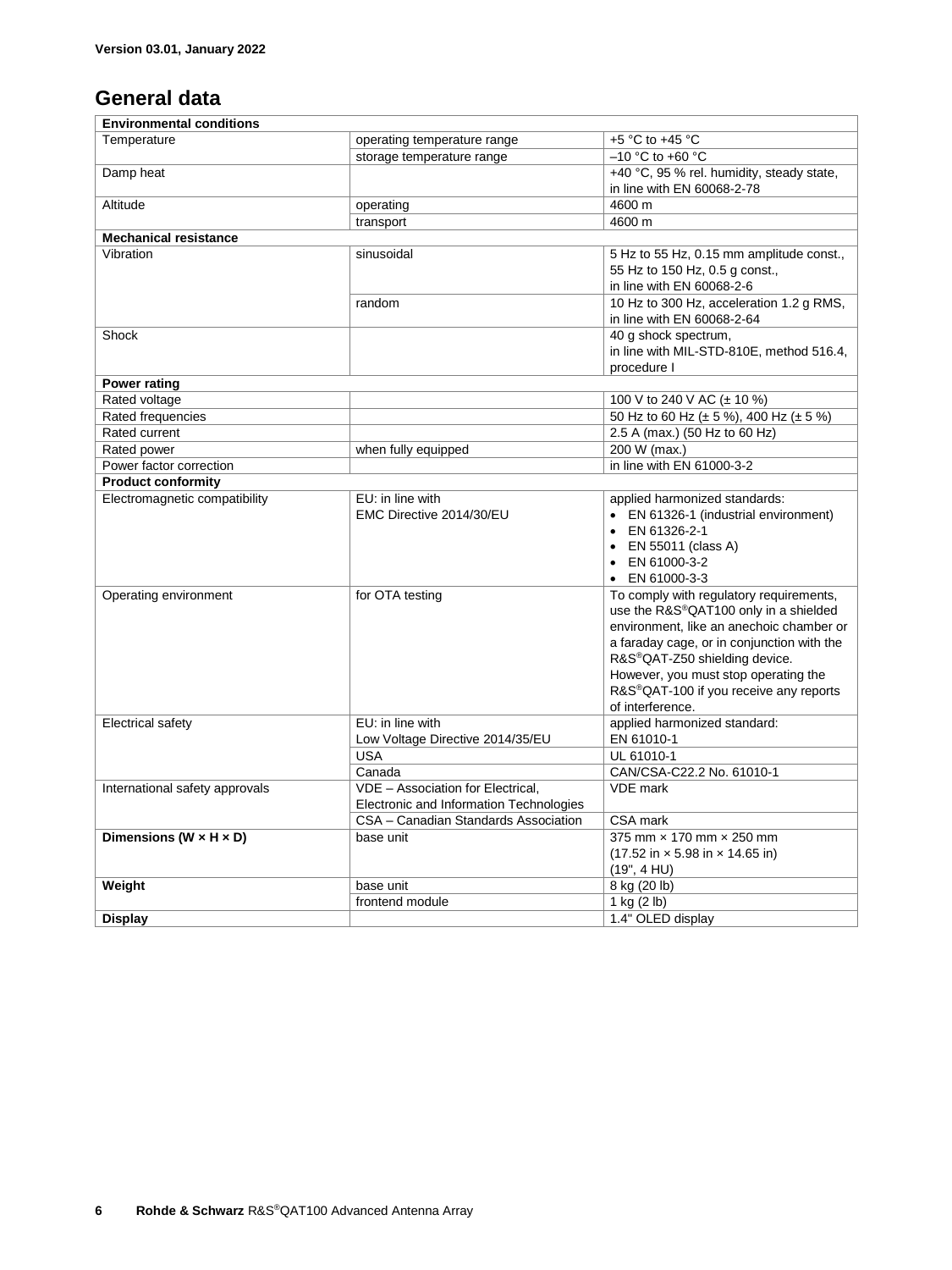# <span id="page-6-0"></span>**Ordering information**

| <b>Designation</b>                          | Type        | Order No.    |
|---------------------------------------------|-------------|--------------|
| Advanced antenna array, base unit,          | R&S®QAT100  | 1341.0004.02 |
| including power cable and quick start quide |             |              |
| Second line of 96 transmit antennas for the | R&S®QAT-B2  | 1341.0162.02 |
| R&S <sup>®</sup> OAT100                     |             |              |
| Shielding system, length: 50 cm             | R&S®OAT-Z50 | 1341.0156.02 |
| Shielding extension                         | R&S®QAT-Z51 | 1341.0185.02 |

| Warranty                     |         |                               |
|------------------------------|---------|-------------------------------|
| Base unit                    |         | 3 vears                       |
| All other items 1            |         | 1 vear                        |
| Service options              |         |                               |
| Extended warranty, one year  | R&S®WF1 | Please contact your local     |
| Extended warranty, two years | R&S®WF2 | Rohde & Schwarz sales office. |

#### **Extended warranty with a term of one and two years (WE1 and WE2)**

Repairs carried out during the contract term are free of charge <sup>2</sup>. Necessary calibration and adjustments carried out during repairs are also covered.

l

<sup>1</sup> For options installed, the remaining base unit warranty applies if longer than 1 year. Exception: all batteries have a 1 year warranty.

<sup>&</sup>lt;sup>2</sup> Excluding defects caused by incorrect operation or handling and force majeure. Wear-and-tear parts are not included.